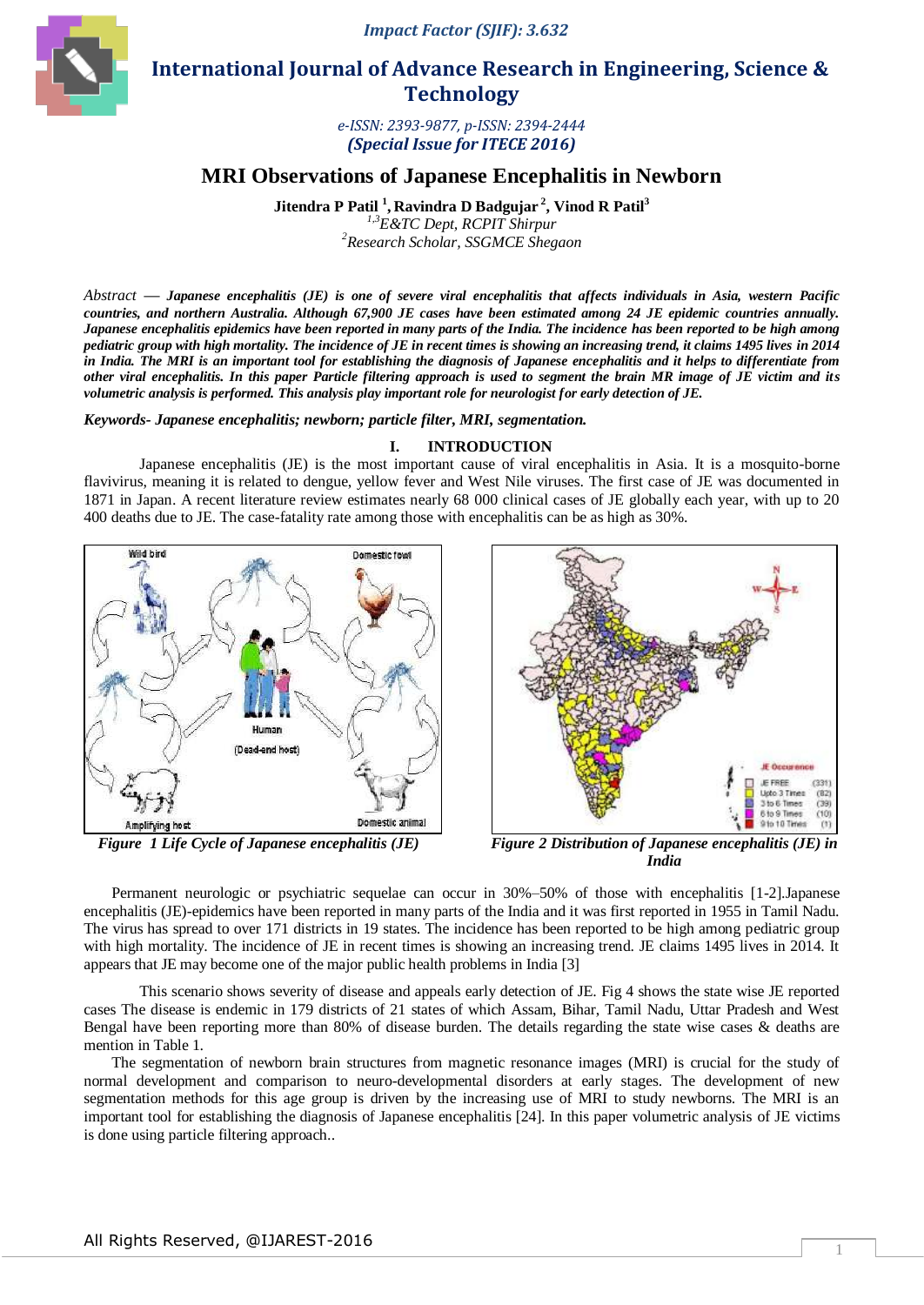



*Figure3 Disease wise comparison Figure 4 State wise cases reported in India*



*Table 1 The detailed statewise cases reported of JE victims in India*

This paper is organized as follows. Section 2 gives an overview of newborn brain MRI & its potential challenges .Section 3 gives an overview of the PSO method. In Section 4 the experimental results are presented, and, finally, the conclusions are stated in Section 5.

### **II. MATERIALS AND METHOD**

Segmentation of newborn brain MRI is different from segmentation of adult brain MRI. In adults, tissue is usually classified as either gray matter, white matter, or cerebrospinal fluid based solely on image intensity [4]. In newborn MRI, it is necessary to identify additional tissue classes in order to best characterize brain development. In the newborn infant, the process of white matter myelination progresses rapidly throughout the first year of life and is an important biomarker for brain maturation [5- 7].

The Segmentation of newborn brain MRI is considerably more difficult than segmentation of adult MRI due to reduced contrast and increased noise in images from neonates as well as inverted contrast between gray matter and white matter [8]. Intensity-based classification relies on the contrast between tissue types adjacent in feature space and adequate signal compared to image noise [9]. Statistical classification identifies [10] an optimal boundary, in feature space, between tissue types, and the separability of two tissue types or classes is related to the overlap between classes in feature space.

The goal of newborn brain MRI segmentation [11] is to delineate the two hemispheres and the cerebellum at a large scale, and tissues such as cortical and central gray matter, myelinated and unmyelinated white matter and cerebrospinal fluid (CSF), at a finer scale [12,13]. Additional challenges compared to the segmentation of adult brain MRI are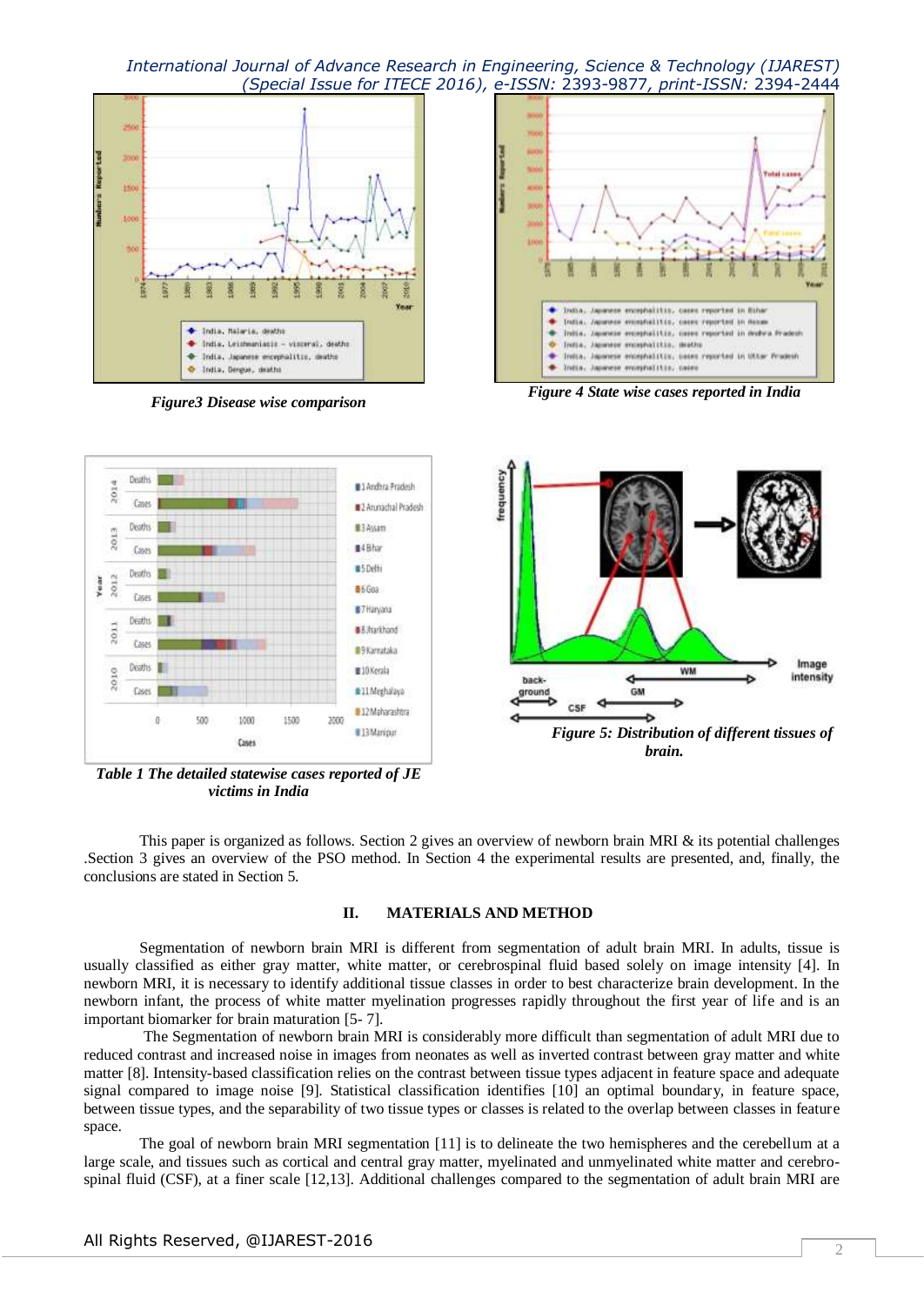the lower signal-to-noise ratios and stronger partial volume effects, the reduced and inverted image contrast and the lack of suitable atlases for the developing brain [14-18]. These factors make it impossible to apply existing adult brain segmentation methods to the newborn brain.

Prastawa et al. [19] introduced a method for tissue segmentation based on nonparametric kernel density estimates. A drawback is that the atlas was created by averaging semi-automatic segmentations. However, Xue et al. [20] only segmented the CSF, CGM, and WM tissues. Weisenfeld et al. [21] used an iterative sample editing process, estimating the segmentation with the use of STAPLE. Makropoulos et al. [22] propose a novel multi-structure Expectation-Maximization (EM) based segmentation technique for the subdivision of the whole brain.

The mentioned tissue segmentation algorithms have their own merits and de-merits. Therefore, there is a need for an accurate automatic technique to parcellate the brain into multiple structures .In this paper we proposed the particle filtering approach for brain tissue segmentation and diagnosis of Japanese encephalitis victims.

## **III. PARTICLE SWARM OPTIMIZATION (PSO)**

Particle swarm optimization (PSO) is a population-based optimization algorithm modeled after the simulation of social behavior of birds in a flock [23,24]. The algorithm of PSO is initialized with a group of random particles and then searches for optima by updating generations. Each particle is flown through the search space having its position adjusted based on its distance from its own personal best position and the distance from the best particle of the swarm. The performance of each particle, i.e. how close the particle is from the global optimum, is measured using a fitness function which depends on the optimization problem.

Each particle, i, flies through an n–dimensional search space, Rn, and maintains the following information:

- xi, the current position of ith particle ( x vector ),
- pi, the personal best position of ith particle ( p vector ), and
- vi, the current velocity of ith particle i (v vector ).

The personal best position associated with a particle, i, is the best position that the particle has visited so far. If *f*  denotes the fitness function, then the personal best of i at a time step t is updated as:

$$
Pi(t + 1) = \begin{cases} Pi(t) & \text{if } f(Xi(t + 1)) > f(Pi(t)) \\ Xi(t + 1) & \text{if } f(Xi(t + 1)) < f(Pi(t)) \\ \text{of the global best particle is denoted by gbest, then} \end{cases}
$$
(1)

If the position of the global best particle gbest  $\in \{P1(t), P2(t), \ldots, \ldots, Pm(t)\}\$ =  $min{f(P1(t))}, f(P2(t), ..., f(Pm(t))$  (2)

The velocity updates are calculated as a linear combination of position and velocity vectors. Thus, the velocity of particle i is updated using equation (3) and the position of particle i is updated using equation (4).

$$
Vi(t+1) = wVi(t) + c1 * r1 * (Pi(t) - Xi(t) + c2 * r2 * (gbest - Xi(t))
$$
\n(3)

$$
Xi(t + 1) = Xi(t) + Vi(t + i)
$$
  
 
$$
w = \frac{1}{i \tan N}
$$
 (4)

In the formula, w is the inertia weight [25], c1 and c2 are the acceleration constants, r1 and r2 are random numbers in the range [0,1] and Vi must be in the range [-Vmax, Vmax], where Vmax is the maximum velocity.

### **IV. RESULTS**

We examined patients with JE by MRI after the onset of their illness. The proposed algorithm was tested on following images. Fig 6 shows the T-2 weighted Brain MR image of JE victims as input; and the best segmentation image after final iteration of PSO. Different anatomical structures of brain are parcellated and displayed with different colors.

#### **4.1 Volumetric Analysis**

The volumetric analysis of different anatomical structures of brain MR images of JE victims plays significant role in early detection of JE. This volumetric analysis provides more accurate information to neurologist for diagnosis and better treatment planning of the disease. The detailed volumetric analysis of brain MR images of JE victims are summarized in table 2

### **4.2 Tissue Segmentation**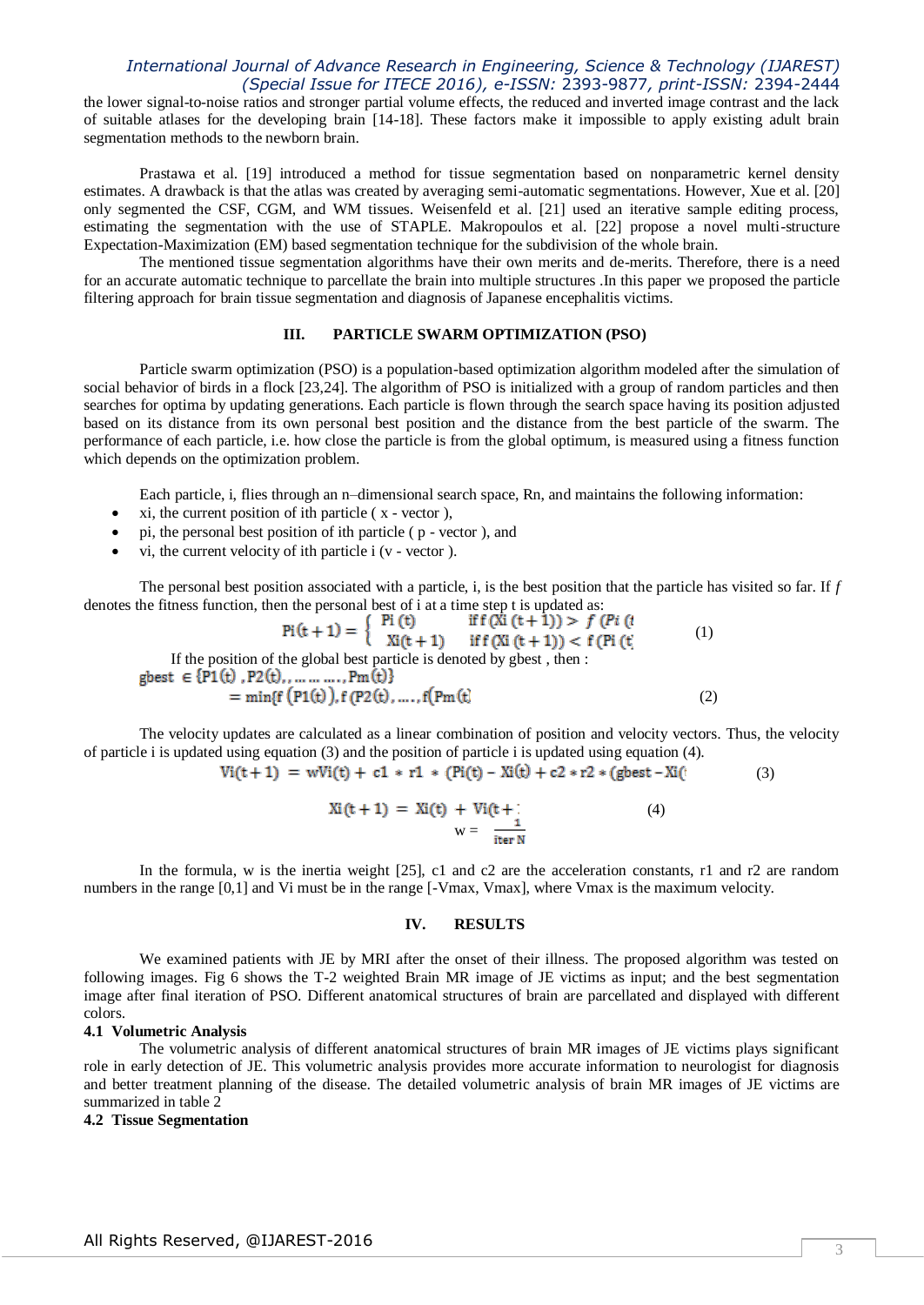

*Figure 6: The segmented result for MRI brain images*

*I.*



*Table 2. The detailed volumetric analysis of brain MR Images of images of JE victims*

## **V. CONCLUSION**

Japanese encephalitis still remains significant public health problem in South East Asian countries including India. The MRI is an important tool for establishing the diagnosis of Japanese encephalitis. MRI findings of Japanese encephalitis help to differentiate from other viral encephalitis, encephalopathy and acute disseminated encephalomyelitis. PSO is used to segment the brain MR image of JE victim and its volumetric analysis is performed. This plays important role for neurologist for early detection of JE.